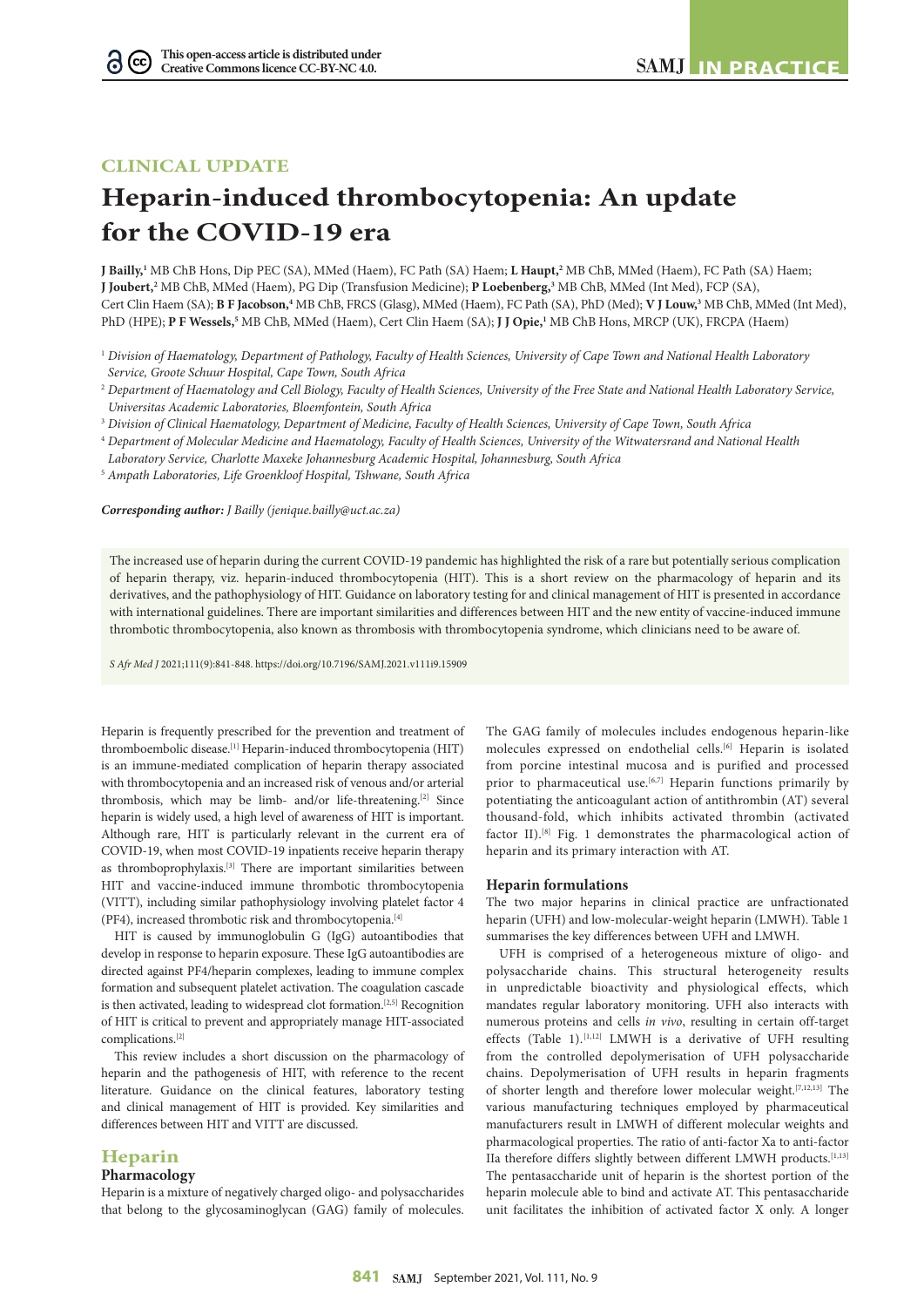

*Fig. 1. The interaction between heparin and AT within the coagulation cascade. AT is a serine protease inhibitor and major natural anticoagulant. Heparin binding to AT activates it into a potent inhibitor of thrombin (activated factor II) and activated factor X.[8] (AT = antithrombin; TF = tissue factor; FVIIa = activated factor VII; Factor Xa = activated factor X; Factor Va = activated factor V.)*

heparin chain (~18 saccharide sequences) is required for AT to exert its inhibitory effect on thrombin (activated factor II).[7]

LMWH is now more widely used than UFH owing to its ease of administration, more predictable pharmacological effects, improved side-effect profile and equivalence in efficacy and safety.<sup>[1,13]</sup> However, owing to its rapid onset of action and reversibility, UFH remains the anticoagulant of choice in certain clinical scenarios.[2]

# **Heparin-induced thrombocytopenia**

Two types of HIT have been described, which differ in their underlying pathogenesis and clinical significance (Table 2).

## **Pathophysiology of HIT**

Platelets have a lifespan of 7 - 10 days and play an essential role in primary haemostasis.[14] Platelets store haemostatic mediators within their granules, including PF4, which is a positively charged protein released upon platelet activation. Thereafter PF4 readily binds negatively charged endogenous heparin-like molecules present on endothelial cells and high-molecular-weight fragments of heparin. Because PF4 has a high affinity for heparin, circulating PF4/heparin complexes readily form in the circulation.[2]

These PF4/heparin complexes can be immunogenic and result in IgG antibody formation, which occurs more commonly with UFH than LMWH use. The anti-PF4/ heparin IgG antibodies bind to PF4/heparin complexes within the circulation, leading to platelet, monocyte, endothelial cell and neutrophil activation. These interactions lead to subsequent profound activation of coagulation and thrombus formation.[2,5,15] Fig. 2 demonstrates the pathogenesis of clinically significant HIT.

Not all circulating PF4/heparin antibodies can activate platelets. The iceberg model of HIT (Fig. 3) explains the relationship between the higher frequency of PF4/heparin antibody detection in immunoassays (see the section on laboratory diagnosis of HIT) and the much lower prevalence of clinically significant HIT.[16]

# **Prevalence and clinical manifestations of HIT Prevalence**

The prevalence of HIT is reported as up to 2.7%,[17] depending on the type and dose of heparin used (UFH v. LMWH), previous heparin exposure, the clinical circumstances and duration of therapy.[2,17] Rarely, HIT may also occur without previous heparin exposure, so-called spontaneous HIT.[2]

Clinical conditions associated with the release of PF4 such as post-surgery, trauma or sepsis are associated with an increased risk of HIT.[2,18] Table 3 summarises the prevalence of HIT reported in the literature for different clinical scenarios.

## **Clinical manifestations**

Thrombocytopenia in temporal association with heparin is noted in up to 95% of patients diagnosed with HIT. Classically the platelet count decreases by 30 - 50% from baseline, which results in moderate thrombocytopenia (nadir platelet count  $50 - 70 \times 10^9$ /L).<sup>[2]</sup> However, if the baseline platelet count is high, the platelet count may drop by 50% but still be within the normal range. The nadir in platelet count typically occurs within 5 - 10 days after commencing heparin therapy. Thrombocytopenia can occur within 24 hours if heparin exposure occurred within the preceding 100 days, and where the patient still has circulating anti-PF4/heparin antibodies.[2,18] Post cardiopulmonary bypass surgery, a drop in platelet count is common within the first 72 hours after surgery, which is multifactorial; however, platelet count recovery postoperatively followed by a subsequent drop in platelet count 5 - 10 days after heparin exposure is highly suspicious of HIT.[18] In view of the difficulty of evaluation for HIT post cardiac surgery, a scoring system specifically for this situation has been proposed.[21]

Approximately 50% of patients who develop clinically significant HIT also develop thrombosis.[13] HIT-associated thrombosis can affect any vascular bed including venous and arterial. The venous system, particularly at vascular catheter sites, is most commonly affected. Venous limb gangrene, skin necrosis and bilateral adrenal haemorrhage may occur as a result of widespread thrombosis. The severity of thrombocytopenia inversely correlates with thrombotic risk.[2] Bleeding resulting from HIT is extremely rare.<sup>[18]</sup>

Upon diagnosis of HIT, immediate cessation of heparin and prompt anticoagulation with an alternative agent should ensue, since patients are profoundly prothrombotic. After cessation of heparin, up to 65% of patients will recover their platelet counts to baseline levels within 7 days.[2] The prothrombotic phase of HIT continues until the platelet count has returned to baseline.[21]

# **4Ts clinical probability scoring system**

**If a patient is receiving heparin therapy and HIT is suspected, the probability of HIT should be determined using the 4Ts**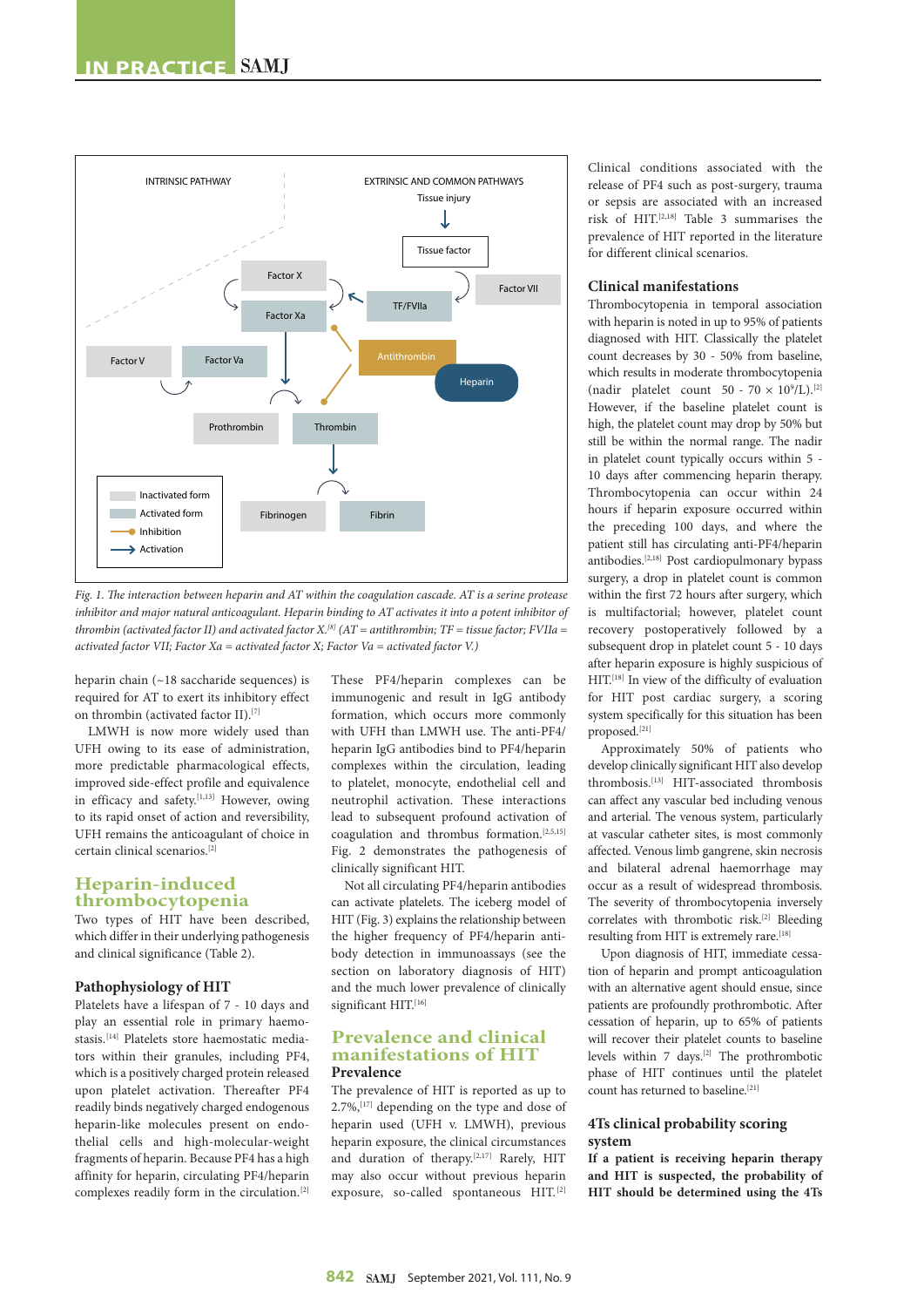| Porcine intestinal mucosa<br>3 000 - 15 000 daltons<br>$45 - 60$ minutes<br>Continuous intravenous infusion<br>The heterogeneity of polysaccharide chains<br>affects drug potency and clearance between<br>individuals<br>· <50% bioavailability<br>• Complex mixed-order kinetics due to<br>variable interaction with endogenous<br>proteins and endothelial cells<br>• Clearance via the RES (renal clearance is | Fractionated from UFH<br>3 000 - 5 000 daltons<br>240 minutes<br>Subcutaneous administration<br>More homogeneous polysaccharide chains than UFH<br>• 90% bioavailability<br>• Shows first-order kinetics with a clear dose-response<br>relationship<br>• Renal clearance (not dose dependent, non-saturable |
|--------------------------------------------------------------------------------------------------------------------------------------------------------------------------------------------------------------------------------------------------------------------------------------------------------------------------------------------------------------------------------------------------------------------|-------------------------------------------------------------------------------------------------------------------------------------------------------------------------------------------------------------------------------------------------------------------------------------------------------------|
|                                                                                                                                                                                                                                                                                                                                                                                                                    |                                                                                                                                                                                                                                                                                                             |
|                                                                                                                                                                                                                                                                                                                                                                                                                    |                                                                                                                                                                                                                                                                                                             |
|                                                                                                                                                                                                                                                                                                                                                                                                                    |                                                                                                                                                                                                                                                                                                             |
|                                                                                                                                                                                                                                                                                                                                                                                                                    |                                                                                                                                                                                                                                                                                                             |
|                                                                                                                                                                                                                                                                                                                                                                                                                    |                                                                                                                                                                                                                                                                                                             |
|                                                                                                                                                                                                                                                                                                                                                                                                                    |                                                                                                                                                                                                                                                                                                             |
|                                                                                                                                                                                                                                                                                                                                                                                                                    |                                                                                                                                                                                                                                                                                                             |
| dose dependent and saturable)                                                                                                                                                                                                                                                                                                                                                                                      | and linear)                                                                                                                                                                                                                                                                                                 |
| Routine monitoring with aPTT; ACT in high-<br>dose UFH                                                                                                                                                                                                                                                                                                                                                             | Generally not required (with exceptions*)                                                                                                                                                                                                                                                                   |
| Anti-factor Xa and anti-factor IIa activity in a<br>1:1 ratio                                                                                                                                                                                                                                                                                                                                                      | Preferentially binds and inactivates factor Xa with<br>a 2 - 5:1 anti-factor Xa to anti-factor IIa ratio                                                                                                                                                                                                    |
| Protamine sulphate <sup>†</sup>                                                                                                                                                                                                                                                                                                                                                                                    | Partial reversal with protamine sulphate <sup>†</sup>                                                                                                                                                                                                                                                       |
| • Bleeding                                                                                                                                                                                                                                                                                                                                                                                                         | • Bleeding                                                                                                                                                                                                                                                                                                  |
| • HIT in $\sim 2.7\%$ <sup>‡</sup>                                                                                                                                                                                                                                                                                                                                                                                 | • HIT and osteoporosis (<1% of cases)                                                                                                                                                                                                                                                                       |
| • Cutaneous hypersensitivity reaction if given<br>s.c. in $\approx 7.5\%$                                                                                                                                                                                                                                                                                                                                          | • Cutaneous hypersensitivity reaction in $~1.5\%$                                                                                                                                                                                                                                                           |
| • Osteoporosis in $\approx 2\%$ <sup>§</sup>                                                                                                                                                                                                                                                                                                                                                                       |                                                                                                                                                                                                                                                                                                             |
| *I MWH levels should be monitored using a specific anti-Xa assay performed 3 - 4 hours post dose in the following clinical scenarios: (i) renal impairment (creatinine clearance <30 mJ/min);                                                                                                                                                                                                                      | UFH = unfractionated heparin; LMWH = low-molecular-weight heparin; RES = reticulo-endothelial system; aPTT = activated partial thromboplastin time; ACT = activated clotting time;<br>$HIT$ = heparin-induced thrombocytopenia; s.c. = subcutaneous.                                                        |

**Table 1. Comparison between UFH and LMWH[9,10]**

\*LMWH levels should be monitored using a specific anti-Xa assay performed 3 - 4 hours post dose in the following clinical scenarios: (i) renal impairment (creatinine clearance <30 mL/min);<br>(*ii*) paediatrics; (*iii*) to as

activity is achieved.<sup>[1]</sup><br>'1 mg protamine sulphate neutralises 100 U of heparin; however, the dose of protamine should not exceed 50 mg.<sup>[11]</sup><br>'The prevalence of HIT differs depending on the clinical scenario, and the dos

**clinical probability scoring system.[18,21]** The 4Ts score provides information on the likelihood of HIT and guides acute management and laboratory testing. Lo *et al*. [19] first introduced and validated the 4Ts scoring system for HIT in 2003. Four typical features (the '4Ts') are incorporated and the likelihood of HIT is estimated based on the cumulative score (Table 4).<sup>[19]</sup> The scoring system has an excellent negative predictive value if a low probability score of 0 - 3 is calculated  $(>0.98)$ .<sup>[22]</sup> This means that a negative screening result is very helpful to exclude HIT.

# **Monitoring of platelet counts to screen for HIT**

The British Committee for Standards in Haematology (BCSH) recommends monitoring platelet counts in select patients receiving heparin therapy. These recommendations have been adapted and are presented in Table 5. In addition, recommendations from local experts on platelet count monitoring in patients receiving LMWH, or hospitalised with COVID-19 and receiving heparin therapy, are presented.

# **Laboratory diagnosis of HIT**

The laboratory tests used for the screening and/or diagnosis of HIT can be divided into two main groups. The first group are immunoassays used to screen for anti-PF4/heparin antibodies. These immunoassays are used as an initial screening step in patients with

an intermediate to high 4Ts score.[2] For most patients with a high 4Ts score (score of 6 - 8), the presence of a positive HIT immunoassay confirms the diagnosis of HIT without the need for confirmatory testing with a functional HIT assay.<sup>[2,21]</sup> Screening for anti-PF4/ heparin antibodies is offered by two public sector laboratories in South Africa (SA), namely the National Health Laboratory Service (NHLS) at Groote Schuur Hospital in Cape Town and the Special Haemostasis Laboratory at Universitas Hospital in Bloemfontein. Ampath Laboratories offers an enzyme-linked immunosorbent assay (ELISA) screening test. **For patients with an intermediate 4Ts score (score of 4 - 5), further functional testing is required to confirm the functional activity of the anti-PF4/heparin antibodies detected.[1,18]** This is due to the high rate of asymptomatic seroconversion seen in patients exposed to heparin. Up to 50% of patients develop anti-PF4/ heparin antibodies (particularly in cardiac bypass surgery), whereas only 0.2 - 5% will develop clinically significant complications.<sup>[2,16]</sup>

The functional assays for HIT are platelet activation assays that assess platelet activation in the presence of anti-PF4/heparin antibodies and heparin. These are technically difficult tests and not routinely performed.[2,23] Currently, the Special Haemostasis Laboratory at Universitas Hospital is the only laboratory offering functional HIT testing nationally. The heparin-induced platelet aggregation assay (HIPA) offers high specificity (>95%) and a high positive predictive value (89 - 100%) for HIT.<sup>[2,23]</sup> The HIPA assay indirectly assesses the ability of the anti-PF4/heparin antibodies to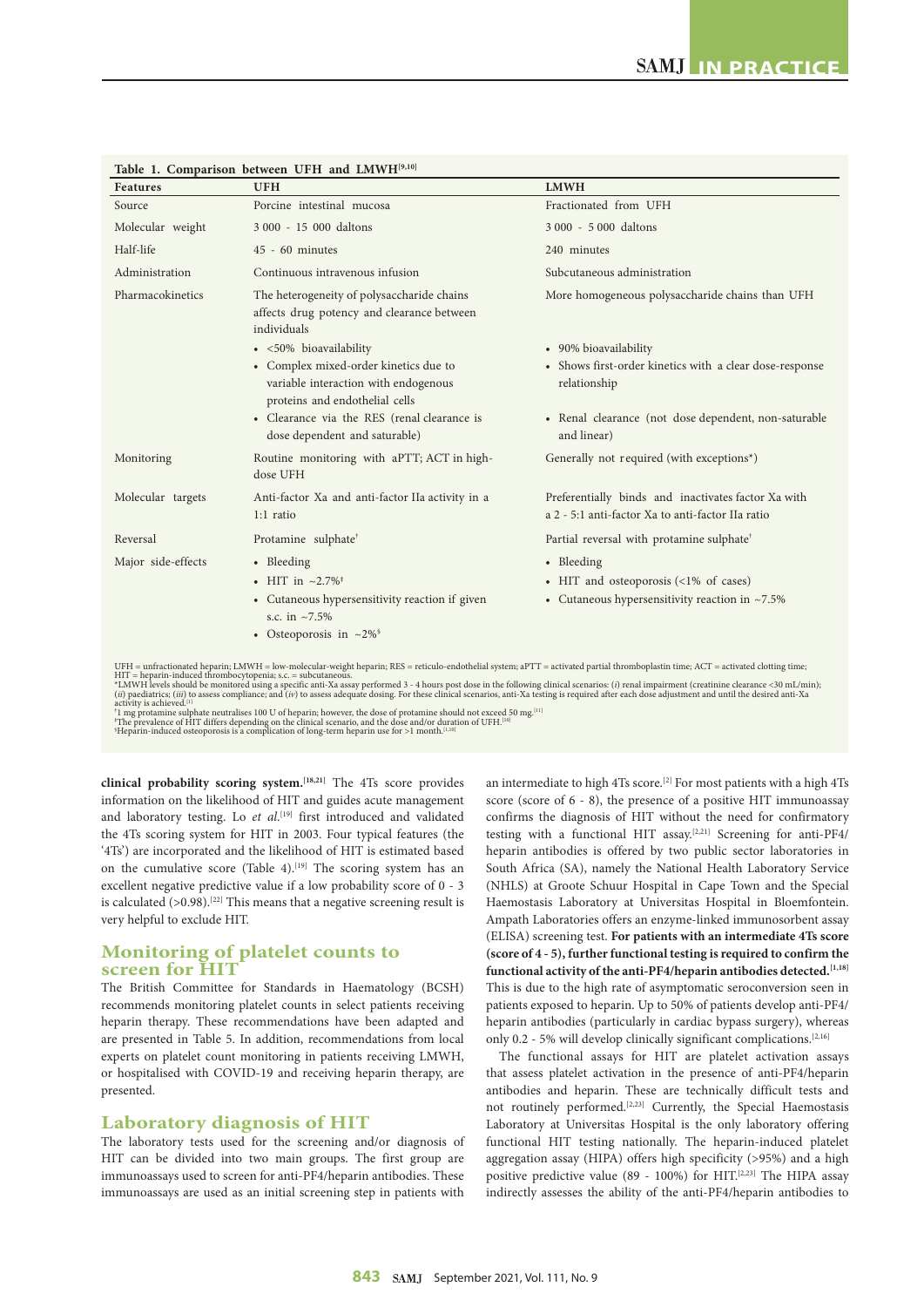| Features    | Cause of thrombocytopenia              | Clinical effect                                                                                                                                      |
|-------------|----------------------------------------|------------------------------------------------------------------------------------------------------------------------------------------------------|
| Type I      | Heparin-induced platelet agglutination | Clinically insignificant transient, mild thrombocytopenia                                                                                            |
|             |                                        | $\leq$ 3 days of heparin therapy                                                                                                                     |
|             |                                        | Platelet count $\geq 100 \times 10^9$ /L                                                                                                             |
| Type $II^*$ | Immune-mediated <sup>†</sup>           | Serious with potential limb- or life-threatening<br>complications <sup>‡</sup><br>Platelet count nadir typically 50 - 70 $\times$ 10 <sup>9</sup> /L |

| Table 2. Classification of heparin-induced thrombocytopenia <sup>[2]</sup> |  |
|----------------------------------------------------------------------------|--|
|----------------------------------------------------------------------------|--|

\*Clinically significant.

\*Anti-platelet factor 4/heparin antibodies develop in 8 - 50% of patients exposed to heparin therapy, but only 0.2 - 5% develop clinical complications.[2]<br>\*Secondary to disseminated micro- and macrovascular venous and/or a



*Fig. 2. Pathogenesis of clinically significant heparin-induced thrombocytopenia.[2,5] Plasma cells produce and secrete specific IgG antibodies in response to circulating PF4/heparin complexes. The antibody/PF4/heparin immune complexes then bind platelets, monocytes and neutrophils via their Fcγ receptors, resulting in platelet and immune system activation. Procoagulant mediators such as TF-rich microparticles are released, and NETosis occurs. NETosis due to neutrophil extracellular trap formation, and the release of TF-rich microparticles result in activation of the coagulation cascade and thrombin formation. Thrombin, a potent activator of platelets, monocytes and endothelial cells, further potentiates their activation and TF production. Widespread activation of the coagulation cascade results in thrombus formation in numerous organ systems and tissues, resulting in ischaemia and localised necrosis. The activation and incorporation of platelets within the thrombi, as well as increased peripheral sequestration by the spleen, result in thrombocytopenia. (IgG = immunoglobulin G; PF4 = platelet factor 4; TF = tissue factor; MPs = microparticles; GAGs = glycosaminoglycans.)*

cause platelet activation and aggregation in the presence of heparin.[23] All public sector HIT tests should be discussed with either the NHLS Universitas Special Haemostasis Laboratory at +2751 405 3040 or the NHLS Groote Schuur Haematology Laboratory at +2721 404 3191 for testing recommendations and sample requirements.

Owing to the high prevalence of asymptomatic seroconversion with heparin exposure (presence of anti-PF4/heparin antibodies without thrombocytopenia or other clinical complications), laboratory testing in a patient with a low 4Ts probability score is not indicated.[2,18,21] **Laboratory testing for HIT should not be performed in patients with a low 4Ts score.** Fig. 4 provides an algorithm for HIT testing and Table 5 a summary of the laboratory testing recommendations.

Laboratory error or differences in antibody specificity can rarely result in a false-negative immunoassay. Clinical re-evaluation and repeat HIT testing, including a functional assay, is therefore indicated in cases where the clinical suspicion for HIT remains high.[21]

# **HIT and COVID-19**

The World Health Organization declared SARS-CoV-2 a pandemic in March 2020. By the end of June 2021, the number of SARS-CoV-2 infections exceeded 178 118 597 confirmed cases worldwide, with >3 864 180 deaths reported.[25] SARS-CoV-2 causes COVID-19, which in severe cases results in immune dysregulation with acute respiratory distress syndrome, multiorgan dysfunction, and thromboembolism due to the activation of the coagulation system and endothelium.<sup>[26,27]</sup> Haemostatic abnormalities may occur, resulting in a hypercoagulable state often complicated by venous thrombosis, pulmonary embolism or stroke.[3,27] Guidelines support heparin therapy, typically LMWH, for the prevention and treatment of thromboembolic disease in COVID-19[28,29] because of its antiinflammatory properties,<sup>[9]</sup> efficacy, large body of clinical experience, availability of laboratory monitoring, and predictable pharmacokinetics.

Although both COVID-19 and HIT are hypercoagulable disorders with a significant risk of thrombotic complications, management differs markedly. In COVID-19, heparin is the mainstay of thromboprophylaxis and therapy, whereas immediate discontinuation of heparin is absolutely essential in the management of HIT.[2,3] Patients with severe COVID-19 may receive heparin for prolonged periods of time (commonly >5 days), which increases their risk of developing HIT. An increased frequency of anti-PF4/heparin antibodies has been reported in severe COVID-19.<sup>[3,24]</sup> However, the true prevalence of HIT in COVID-19 remains uncertain.[3]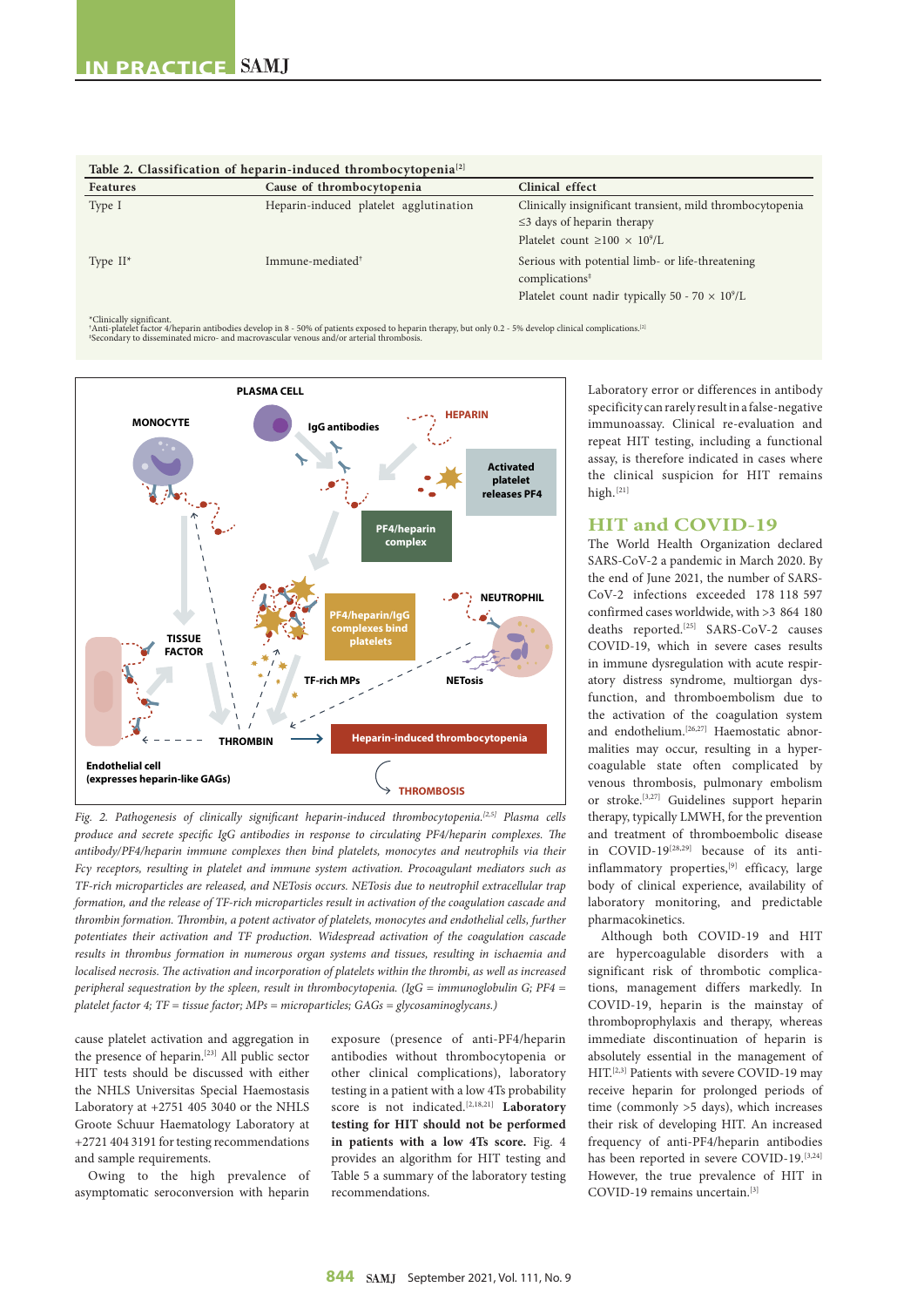| Table 3. The prevalence of clinically significant HIT for different patient groups $[2,17,19,20]$ |                                                                           |  |  |
|---------------------------------------------------------------------------------------------------|---------------------------------------------------------------------------|--|--|
| Variable                                                                                          | Prevalence of clinically significant HIT                                  |  |  |
| LMWH v. UFH, prophylactic doses                                                                   | 0% v. 2.7% $(p=0.0018)^{[17]}$                                            |  |  |
| LMWH v. UFH, therapeutic doses                                                                    | 1.2% v. 1.5% $(p=0.246)^{[20]}$                                           |  |  |
| Clinical groups                                                                                   | Higher prevalence in surgical v. non-surgical patients; females v. males; |  |  |
|                                                                                                   | adult v. paediatric patients                                              |  |  |
| Date of last heparin exposure                                                                     | Higher prevalence if heparin was used within the previous 100 days        |  |  |
| Duration of heparin exposure                                                                      | Highest prevalence after 5 - 10 days of consecutive heparin therapy       |  |  |
|                                                                                                   |                                                                           |  |  |

HIT = heparin-induced thrombocytopenia; LMWH = low-molecular-weight heparin; UFH = unfractionated heparin.



*Fig. 3. Iceberg model for heparin-induced thrombocytopenia.[16] (PF4 = platelet factor 4.)*

Clinical distinction between severe COVID-19 and HIT is often challenging. Thrombotic complications (thrombosis at venous, arterial and unusual sites) occur in ~50% of severe COVID-19 and 50% of clinically significant HIT. Venous thromboses are more frequent than arterial thromboses in both COVID-19 and HIT. Thrombocytopenia and disseminated intravascular coagulation (DIC) may occur in severe fatal COVID-19, and moderate thrombocytopenia is found in HIT.[3]

**Until further information is available regarding the true prevalence of HIT in COVID-19, we recommend baseline platelet counts and alternate-day platelet count monitoring for hospitalised COVID-19 patients receiving any form of heparin therapy (UFH or LMWH; prophylactic, intermediate or therapeutic dosing; dialysis catheter flushing). Additionally, HIT testing should be**  **performed if HIT is suspected and the 4Ts score is ≥4.**

# **Vaccine-induced immune thrombotic thrombocytopenia**

In the wake of large-scale SARS-CoV-2 vaccine roll-outs, a novel syndrome characterised by thrombosis (often at unusual sites) and thrombocytopenia has been described. This syndrome, named VITT, typically develops 5 - 24 days after vaccination with an adenoviral vector vaccine. The two currently available adenoviral vector vaccines are ChAdOx1 nCoV-19 vaccine (AstraZeneca)<sup>[30-32]</sup> and Ad26. COV2.S vaccine (Johnson & Johnson/ Janssen).[33] At the time of writing (June 2021), the Ad26.COV2.S had been administered to 490 000 South Africans as part of the Sisonke Trial. Data published on the first 288 000 participants revealed

no cases of VITT.<sup>[34]</sup> The underlying pathophysiological mechanisms that lead to VITT remain to be clarified.

The pathological findings in VITT and HIT are similar. In both conditions, patients develop high levels of antibodies to PF4 as identified by the PF4 antibody ELISA test. In contrast to HIT, in VITT the binding of antibodies to PF4 and activation of platelets occur in the absence of heparin.[35] Another difference between HIT and VITT is that the platelet nadir tends to be much lower in VITT compared with HIT. A high frequency of decompensated DIC has also been reported in patients with VITT.[4]

An adapted 4Ts scoring system has been proposed to predict the pretest probability of VITT. Laboratory testing is recommended in individuals with an intermediate or high score.[4] Current national and international guidelines recommend that the diagnosis of VITT is confirmed with an approved PF4 antibody ELISA test and that the rapid immunoassays used to detect HIT should not be used unless they have been specifically validated for the diagnosis/ exclusion of VITT.[35,36]

The management of VITT is similar to that of HIT (see below) with the addition of high-dose intravenous immunoglobulin. A second dose of the culprit vaccine, if required, should be avoided.<sup>[36]</sup>

## **Management of HIT**

The BCSH and the American Society of Hematology (ASH) have provided guidelines for the management of HIT.<sup>[18,21]</sup> **The diagnosis and management of HIT should occur in consultation with a clinical haematologist experienced in managing HIT.**

In patients with suspected HIT (intermediate or high 4Ts score), while awaiting HIT laboratory test results (Fig. 4), heparin therapy should immediately cease and an alternative anticoagulant should be started. Data on the comparative safety and efficacy of the various nonheparin anticoagulants is unclear owing to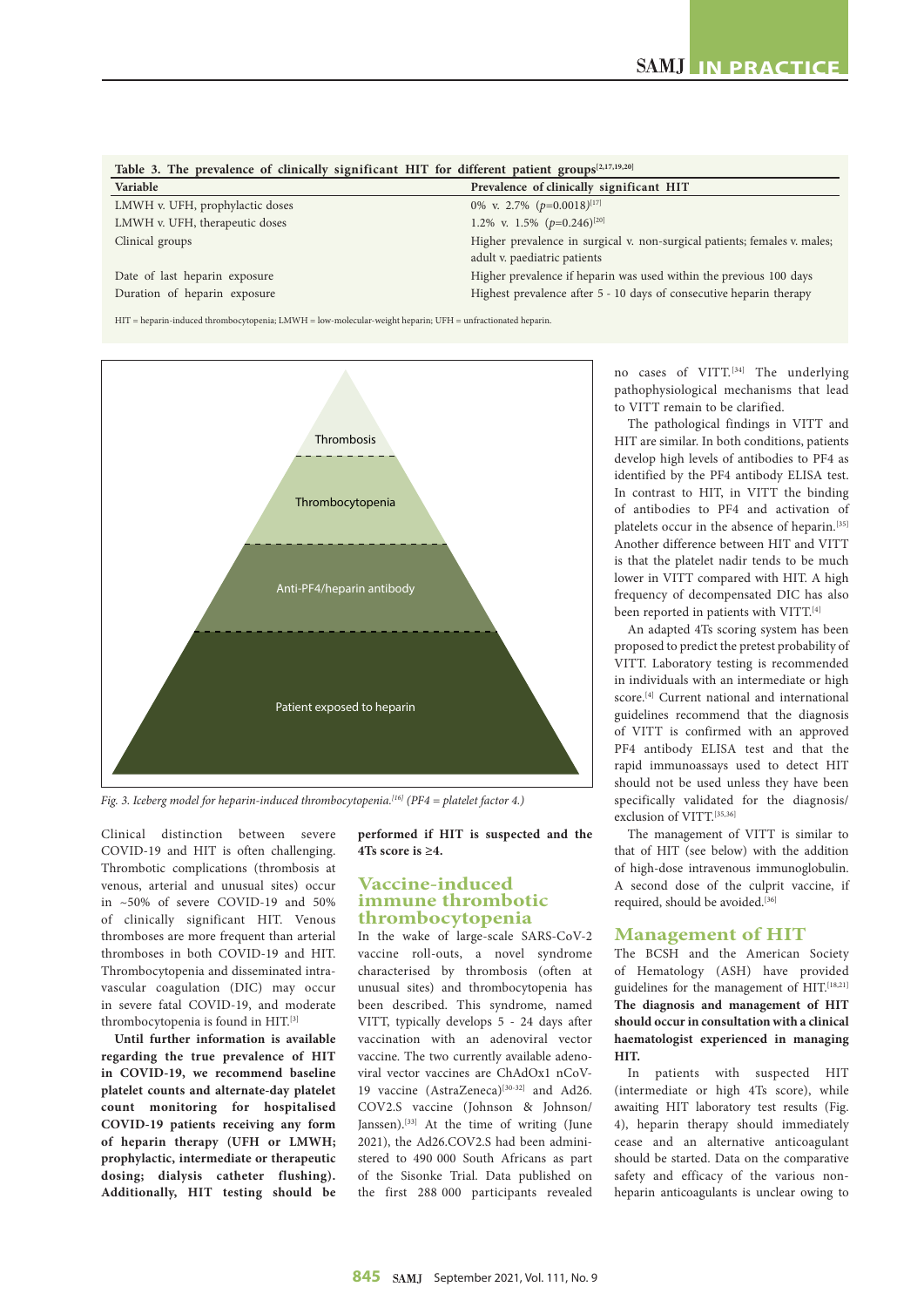| 4Ts                           | 2 points                                      | 1 point                                   | 0 points                              |
|-------------------------------|-----------------------------------------------|-------------------------------------------|---------------------------------------|
| Thrombocytopenia              | >50% drop and platelet nadir                  | 30 - 50% drop or platelet                 | <30% drop or platelet                 |
|                               | $\geq$ 20 $\times$ 10 <sup>9</sup> /L         | nadir 10 - 19 $\times$ 10 <sup>9</sup> /L | nadir <10 $\times$ 10 <sup>9</sup> /L |
| Timing of platelet count fall | Clear onset 5 - 10 days after heparin         | Onset after day 10 or platelet fall       | <4 days with no prior                 |
|                               | exposure or platelet fall $\leq 1$ day (prior | $\leq$ 1 day (prior heparin exposure in   | heparin exposure                      |
|                               | heparin exposure within 30 days)              | preceding 30 - 100 days)                  |                                       |
| Thrombosis <sup>†</sup>       | Confirmed new thrombosis <sup>‡</sup>         | Progressive or recurrent                  | None                                  |
|                               |                                               | thrombosis or possible new                |                                       |
|                               |                                               | (unconfirmed) thrombosis                  |                                       |
| Other cause for               | N <sub>0</sub>                                | Possible                                  | Likely                                |
| thrombocytopenia favoured     |                                               |                                           |                                       |

#### **Table 4. The 4Ts clinical probability scoring system for heparin-induced thrombocytopenia[19]\***

DVT = deep-vein thrombosis; UFH = unfractionated heparin.<br>\*Reproduced from Lo *et al.,*l<sup>ug</sup> with permission from John Wiley & Sons.<br>\*The American Society of Hematology 2018 guidelines<sup>[21]</sup> recommend bilateral lower-limb

#### **Table 5. Recommendations for the diagnosis and management of HIT**

High probability: 6 - 8; Intermediate probability: 4 - 5; Low probability: 0 - 3

#### **Platelet monitoring**

- A baseline platelet count should be performed prior to starting heparin therapy.\*
- If heparin exposure occurred during the preceding 100 days, monitoring of the platelet count should commence on day 0 of heparin exposure and repeated at 24 hours. Monitoring is recommended until heparin is stopped.\*
- For patients receiving UFH, alternate-day platelet counts should be performed from days 4 to 14 or until heparin is stopped.\*
- For patients receiving therapeutic-dose LMWH, platelet counts should ideally be performed every 5 days from days 4 to 14 or until heparin is stopped.
- For medical patients receiving prophylactic-dose LMWH, platelet counts should ideally be performed once a month until heparin is stopped.<sup>†</sup>
- For obstetric patients receiving prophylactic-dose LMWH, platelet counts should ideally be performed once a month, or at least once a trimester.†
- For hospitalised COVID-19 patients receiving any form of heparin, alternate-day platelet counts should be performed from days 4 to 14 or until heparin is stopped.‡

#### **Clinical diagnosis of HIT**

• The 4Ts score should be used to determine the pretest probability of HIT (Table 4).

#### **Laboratory diagnosis of HIT§**

- HIT testing should be performed in all patients with an intermediate/high pretest probability 4Ts score.
- HIT testing is not recommended for patients with a low 4Ts score.
- The diagnosis of HIT can be made with a high 4Ts score and positive HIT immunoassay antibody testing.
- The diagnosis of HIT can be made with an intermediate 4Ts score, positive HIT antibody and functional assay.

#### **Management of HIT**

- In patients with an intermediate or high 4T score (while awaiting the HIT test results), heparin should be stopped, and an alternative anticoagulant started at therapeutic doses.
- Warfarin therapy should be avoided in the acute phase of HIT and until the platelet count has recovered.
- Contraindications to and dose adjustments of alternative anticoagulants should be followed as for non-HIT VTE.
- Alternative anticoagulants include fondaparinux (subcutaneous), rivaroxaban (oral) or argatroban (intravenous).
- Platelet transfusions should be avoided.

HIT = heparin-induced thrombocytopenia; UFH = unfractionated heparin; LMWH = low-molecular-weight heparin; VTE = venous thromboembolism.<br>\*Based on British Committee for Standards in Haematology recommendations (all graded

\*Based on British Committee for Standards in Haematology recommendations (all graded 2C).<sup>[18]</sup><br>'Recommendation based on local expert opinion and consensus agreement.<br>'Recommendation based on the higher frequency of anti-P

a lack of adequate randomised controlled trials.[37] The choice of alternative anticoagulant will depend on clinician experience, drug availability, cost, expected drug-drug interactions, availability of laboratory testing for drug monitoring, patient age, organ function, weight, comorbidities and bleeding risk, as well as other established factors.[21] For most clinically stable patients without an excessive bleeding risk, fondaparinux or direct oral anticoagulants (DOACs) such as rivaroxaban are reasonable choices for the initial treatment of acute HIT.[21]

Currently, the BCSH and ASH guidelines recommend that the alternative anticoagulant be started at therapeutic dose (or doseadjusted according to weight, creatinine clearance and/or liver function as per pharmaceutical guidelines).<sup>[18,21]</sup>

The duration of anticoagulant therapy for patients with confirmed HIT depends on the initial indication for heparin therapy (prophylaxis v. treatment of thromboembolic disease), and whether there is HIT without thrombosis (so-called 'isolated HIT') or HIT with thrombosis**. In patients with confirmed HIT without thrombosis,**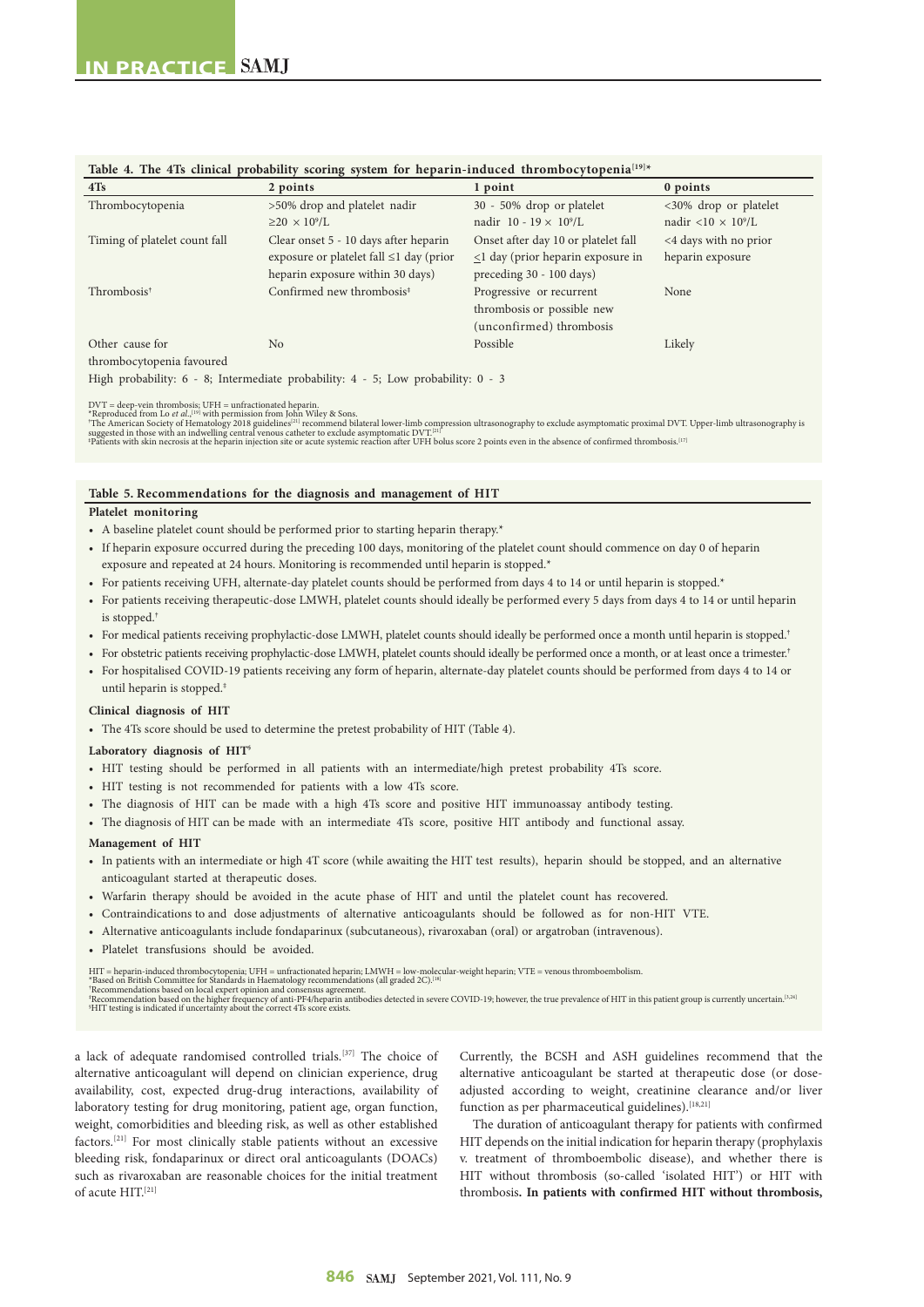**anticoagulation should continue for at least 4 weeks and until the platelet count has recovered** (platelet count  $\geq$ 150  $\times$  10<sup>9</sup>/L). In **patients with HIT-associated thrombosis (including those with asymptomatic thrombosis), the patient should be treated as per thrombosis therapeutic guidelines for a minimum of 3 - 6 months**. [21]

# **Alternative anticoagulation Fondaparinux**

Fondaparinux, a synthetic pentasaccharide heparin, exerts its anticoagulant effect via the selective binding of AT. It is structurally similar to LMWH and could trigger anti-PF4/heparin antibody formation and release.



*Fig. 4. Algorithm for the diagnosis and early management of heparin-induced thrombocytopenia.[2,18,21] (HIT = heparin-induced thrombocytopenia; PF4 = platelet factor 4; \*For anti-PF4/heparin complex antibodies detected via immunoassay.)*

In contrast to other heparins, fondaparinux usually does not promote antibody binding to PF4.<sup>[2]</sup> Fondaparinux therefore carries an extremely low risk of HIT and may be used off-label to treat HIT in the acute phase of the disease.<sup>[18,21]</sup>

Fondaparinux administered subcutaneously has a bioavailability of 100%, predictable pharmacokinetics and a half-life of 17 hours.[1] The intravenous agents listed in Table 6 are alternatives to fondaparinux and can be considered if an intravenous anticoagulant with a shorter half-life is desired.<sup>[18,21]</sup> These intravenous agents are not widely available in SA, but may be accessed under the South African Health Products Regulatory Authority (SAHPRA) section 21 programme.

The American College of Chest Physicians Evidence-Based Clinical Practice Guidelines for antithrombotic therapy and prevention of thrombosis<sup>[38]</sup> recommend fondaparinux (grade 2C recommendation) in pregnant patients with HIT, if danaparoid is not available.<sup>[38]</sup>

## **Direct oral anticoagulants**

DOACs do not cross-react with anti-PF4/ heparin antibodies. Unlike warfarin, the DOACs have a fast onset of action, do not require routine monitoring and do not cause a decrease in protein C activity.[39] A recent systematic review and meta-analysis found that DOACs appear as safe and effective in the treatment of HIT as fondaparinux and other intravenous anticoagulants.[35]

The ASH 2018 guidelines<sup>[21]</sup> state that the DOACs (rivaroxaban, apixaban or dabigatran) are reasonable choices for the treatment of most patients with acute HIT and are suitable alternatives to warfarin following platelet count recovery (so-called subacute HIT). The majority of published clinical experience is with rivaroxaban, an anti-factor Xa inhibitor, which is currently the preferred DOAC in the setting of HIT. **The DOACs are, however, not recommended** 

**Table 6. Intravenous anticoagulants recommended by the British Committee for Standards in Haematology and the**  American Society of Hematology for the treatment of acute heparin-induced thrombocytopenia<sup>[18,21</sup>]

| Drug                     | Drug class and administration                       | Laboratory monitoring                                                   | Cost per day*                |
|--------------------------|-----------------------------------------------------|-------------------------------------------------------------------------|------------------------------|
| Argatroban               | Direct thrombin inhibitor                           | Dose-adjusted according to aPTT                                         | ZAR6 730.73                  |
|                          | Continuous IV infusion                              | (1.5 - 3 times patient baseline)                                        |                              |
| Bivalirudin <sup>+</sup> | Direct thrombin inhibitor<br>Continuous IV infusion | Dose-adjusted according to aPTT<br>$(1.5 - 2.5$ times patient baseline) | ZAR37 031.00                 |
|                          |                                                     |                                                                         |                              |
| Danaparoid               | Heparinoid and indirect factor Xa inhibitor         | Anti-factor Xa with drug-specific                                       | First day: ZAR23 116.60      |
|                          | Bolus followed by IV infusion                       | calibrant (monitoring generally not                                     | Subsequent days: ZAR3 054.08 |
|                          |                                                     | required)                                                               |                              |

aPTT = activated partial thromboplastin time; IV = intravenous.<br>\*Pricing for 2021, excluding VAT. Argatroban cost estimate is based on infusion rate of 1.5 µg/kg/min. Bivalirudin cost estimate is based on an infusion rate